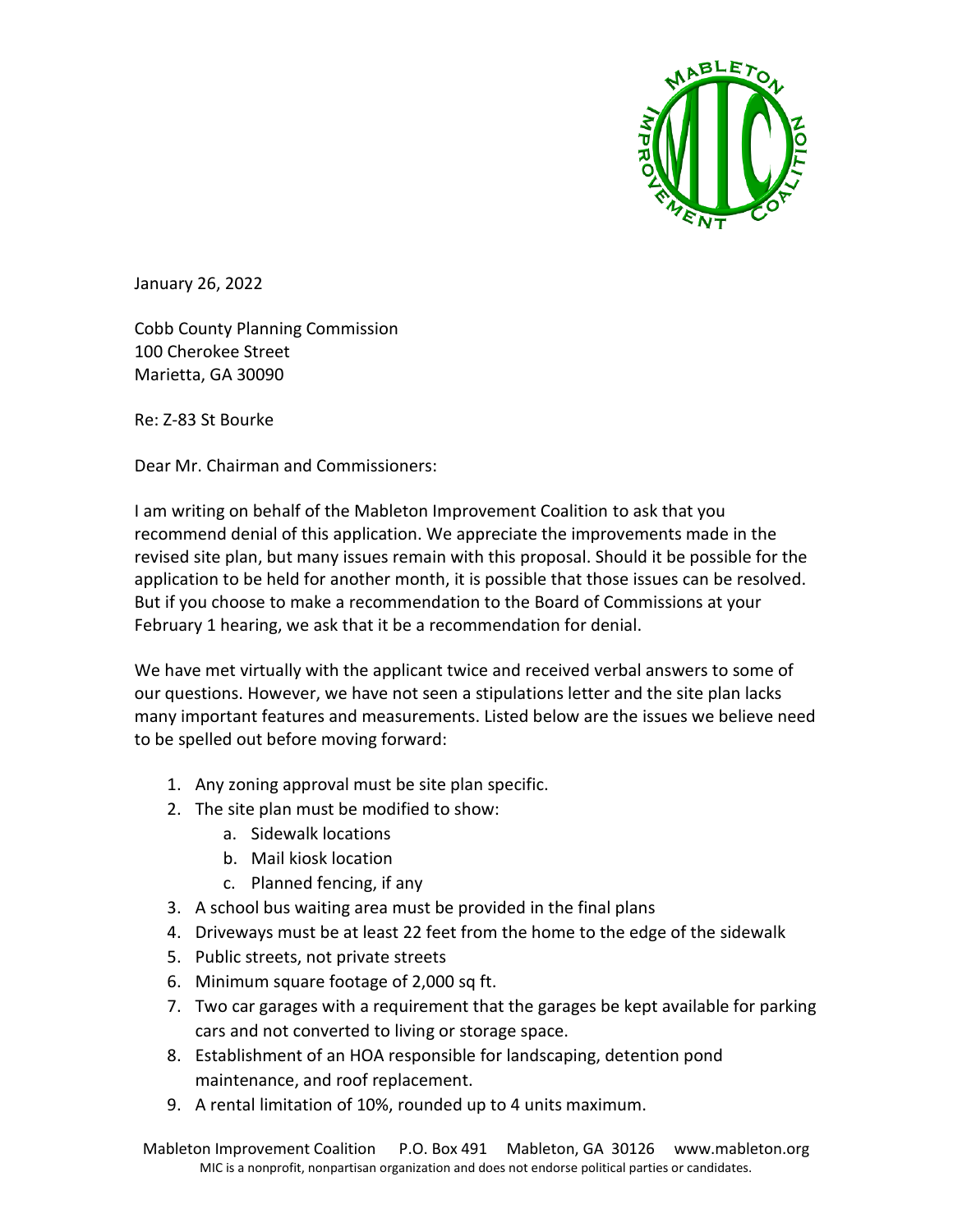- 10. Establishment of a Landscape Review Committee comprised of the applicant, MIC and the Community Development Department to review the landscaping and fencing plans during Plan Review. Specifically, detention ponds will have evergreen landscaping around their entire perimeter and evergreen landscaping will be expected along Mableton Parkway to shield the new homes from the traffic.
- 11. If blasting is required, the blasting plan must be approved by the District Commissioner.

Two issues remain for which we do not have a recommendation because we do not have enough information, even after our meetings with the applicant. Both are critically important.

- 1. What will this development look like from Mableton Parkway and will it meet the Mableton Parkway design guidelines? Now, the backs of the homes face the highway, with their decks and back yards impacted by the traffic noise and pollution. We have asked the applicant to consider turning those units to face the street for a more pleasing appearance from the curb and to give the residents a back yard they might actually enjoy. If the street could come in front of the homes, they could be set further back from the highway. Additionally, the unit with its side to Mableton Parkway should have architectural features similar to the fronts of homes. We are awaiting a reply to our request.
- 2. What is the best type of buffer to protect the homes on Rioca Circle? Is there sufficient lower story evergreen vegetation in the buffer? Should it then be undisturbed? Will the trees in the narrow buffer be damaged during construction and thus, be better for the buffer to be replanted? We have asked these questions, but answers are not available.

In summary, we appreciate the progress made since December. We look forward to continuing our conversations with the applicant in hopes of additional improvements.

As always, thank you for the opportunity to be a part of the public comment process. If you have any questions, please feel free to contact me at 770 948-5394.

Sincerely,

Sobilition

Robin Meyer Zoning Committee Chair